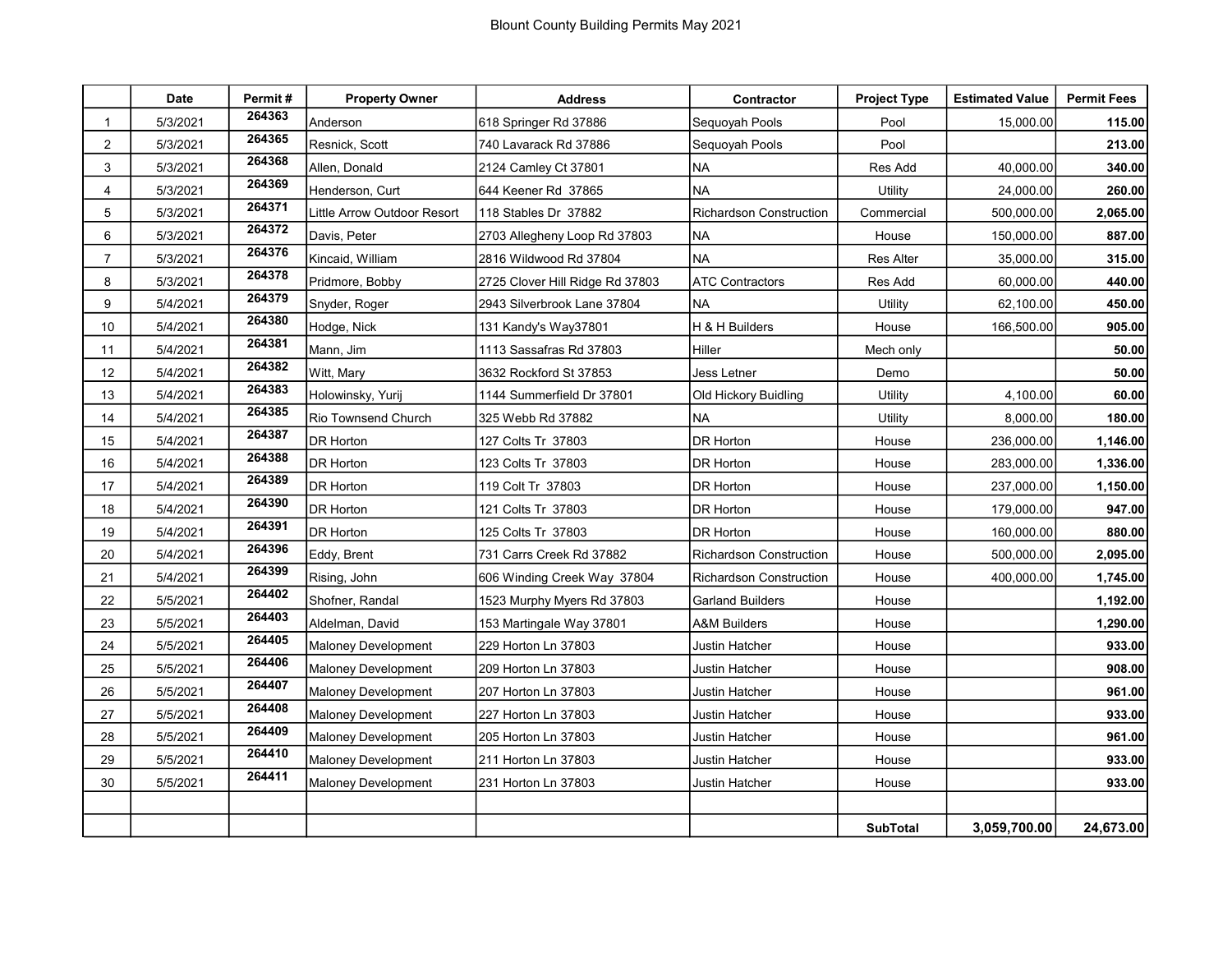|    | Date Issued | Permit# | <b>Property Owner</b>                            | <b>Address</b>                  | Contractor                     | <b>Project Type</b> | <b>Estimated Value</b> | <b>Permit Fees</b> |
|----|-------------|---------|--------------------------------------------------|---------------------------------|--------------------------------|---------------------|------------------------|--------------------|
| 31 | 5/5/2021    | 264412  | <b>Maloney Development</b>                       | 203 Horton Ln 37803             | Justin Hatcher                 | House               |                        | 933.00             |
| 32 | 5/5/2021    | 264413  | Maloney Development                              | 217 Horton Ln 37803             | Justin Hatcher                 | House               |                        | 961.00             |
| 33 | 5/5/2021    | 264414  | Baker, Daniel                                    | 217 Allendale 37737             | Oakwood Homes                  | Mh                  | 11,000.00              | 100.00             |
| 34 | 5/6/2021    | 264417  | Plemons, Austin                                  | 2619 Forest Lake Way 37803      | Aurora Pools                   | Pool                | 25,000.00              | 130.00             |
| 35 | 5/6/2021    | 264418  | Brandon Orr Properties                           | 5602 Old Niles Ferry 37742      | Appalachian Const              | House               | 160,000.00             | 880.00             |
| 36 | 5/6/2021    | 264419  | <b>Brandon Orr Properties</b>                    | 5610 Old Niles Ferry 37742      | Appalachian Const              | House               | 160,000.00             | 850.00             |
| 37 | 5/6/2021    | 264420  | Brandon Orr Properties                           | 5606 Old Niles Ferry 37742      | Appalachian Const              | House               | 160,000.00             | 850.00             |
| 38 | 5/6/2021    | 264421  | <b>Brandon Orr Properties</b>                    | 5614 Old Niles Ferry 37742      | Appalachian Const              | House               | 160,000.00             | 880.00             |
| 39 | 5/6/2021    | 264422  | McPherson, Mike & Teresa 1036 Old Piney Rd 37804 |                                 | NA                             | House               | 50,000.00              | 670.00             |
| 40 | 5/6/2021    | 264424  | Winters, Larry                                   | 1010 Boling Rd 37865            | <b>NA</b>                      | Utility             |                        | 475.00             |
| 41 | 5/6/2021    | 264426  | Four Leaf Properties                             | 640 Belton Rd 37886             | <b>Hickory Construction</b>    | House               | 5,645,338.00           | 9,565.00           |
| 42 | 5/6/2021    | 264427  | Glasgow, James                                   | 5514 Evergreen Farms Ln 37742   | <b>NA</b>                      | Utility             | 8,192.00               | 180.00             |
| 43 | 5/6/2021    | 264428  | <b>Stone Construction Group</b>                  | 2509 Red Wing Way 37801         | Stone Construction Gro         | House               | 400,000.00             | 1,715.00           |
| 44 | 5/6/2021    | 264429  | Hargett, Zac                                     | 655 Adams Rd 37886              | Daily Bread LLC                | House               | 350,000.00             | 1,570.00           |
| 45 | 5/7/2021    | 264434  | Bruch, Scott                                     | 684 Caton St 37865              | Thomas, Brad                   | House               | 649,230.00             | 2,555.00           |
| 46 | 5/10/2021   | 264444  | Titlow, Jason                                    | 5851 Hideaway Trail 37878       | <b>NA</b>                      | House               | 166,400.00             | 771.00             |
| 47 | 5/10/2021   | 264446  | Alexander, Larry                                 | 1445 Peabody Dr 37803           | <b>Tuff Shed</b>               | Utility             |                        | 270.00             |
| 48 | 5/10/2021   | 264447  | Demeo-Pierce, Julie                              | 528 Teacher Way 37804           | America's Home Place           | House               | 365,402.13             | 1,623.00           |
| 49 | 5/10/2021   | 264451  | Pratt, David & Sara                              | 3712 Berryhill Dr 37803         | <b>Bob Hearon</b>              | Res Repair          | 59,000.00              | 435.00             |
| 50 | 5/10/2021   | 264453  | Mandarano, Stephen                               | 1855 Spencer Dr 37801           | Jackson Family Constru         | House               | 442,000.00             | 1,862.00           |
| 51 | 5/11/2021   | 264455  | Dupont, Edwin                                    | 1729 Seymour Air Park 37865     | <b>NA</b>                      | House               |                        | 1,715.00           |
| 52 | 5/11/2021   | 264461  | Embury, Joe                                      | 353 Laurel Rd 37882             | The Home Depot                 | Res Repair          | 7,760.00               | 50.00              |
| 53 | 5/11/2021   | 264463  | Armstrong, Tom                                   | 3433 Clover Hill Ridge Rd 37801 | Hiller                         | Plumb only          | 5,500.00               | 50.00              |
| 54 | 5/11/2021   | 264464  | Garland, Larry                                   | 3422 Calderwood Hwy 37801       | NA                             | Demo                |                        | 50.00              |
| 55 | 5/11/2021   | 264465  | Topham, Tim                                      | 811 Martin Mill Pike 37853      | Henegar & Henegar              | House               | 375,000.00             | 1,658.00           |
| 57 | 5/11/2021   | 264469  | Home Traders Group                               | 5155 Candlewood Ct 37804        | <b>Faith Rock Construction</b> | House               | 300,000.00             | 1,521.00           |
| 58 | 5/12/2021   | 264472  | <b>Dollar General</b>                            | 4636 Rocky Branch 37886         | <b>Neon Services</b>           | Sign                | 11,000.00              | 100.00             |
| 59 | 5/12/2021   | 264473  | <b>Frost Enterprises</b>                         | 10119 Chapman Hwy 37865         | Jack Frost Heating & Air       | Mech                | 5,000.00               | 50.00              |
| 60 | 5/12/2021   | 264474  | Johnson, Matthew                                 | 3321 Patty Rd 37803             | K & L Contractors              | House               | 490,000.00             | 2,060.00           |
|    |             |         |                                                  |                                 |                                |                     |                        |                    |
|    |             |         |                                                  |                                 |                                | <b>Subtotal</b>     | 10,005,822.13          | 34,529.00          |
|    |             |         |                                                  |                                 |                                |                     |                        |                    |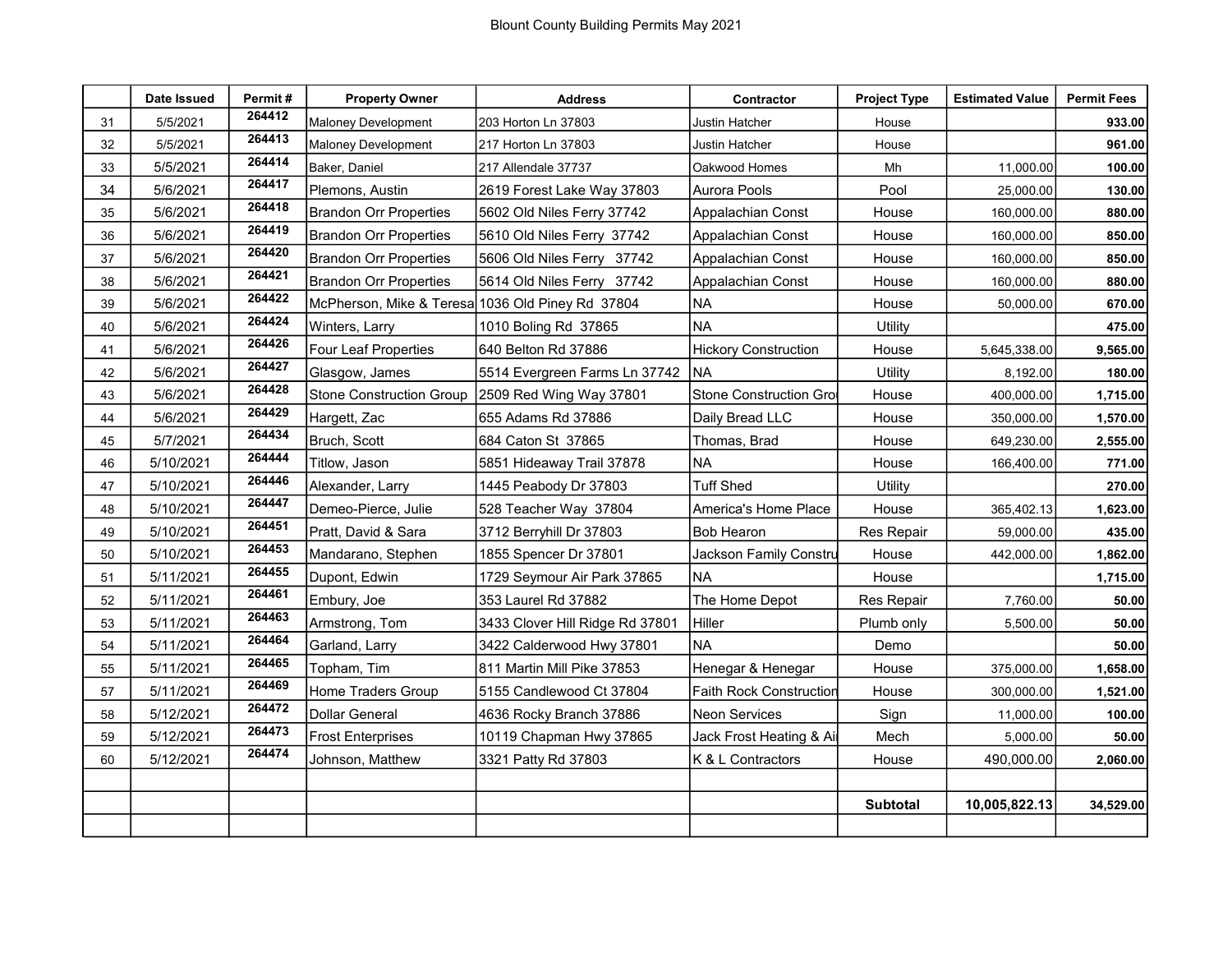|    | Date Issued | Permit# | <b>Property Owner</b>    | <b>Address</b>                | Contractor                     | <b>Project Type</b> | <b>Estimated Value</b> | <b>Permit Fees</b> |
|----|-------------|---------|--------------------------|-------------------------------|--------------------------------|---------------------|------------------------|--------------------|
| 61 | 5/13/2021   | 264477  | Brewer, Keith & Kristy   | 2324 Airbase Rd 37777         | Oakwood Homes of Sw            | MH                  | 104,000.00             | 588.00             |
| 62 | 5/13/2021   | 264479  | Baker, Alex              | 302 Old Cades Cove 37882      | <b>NA</b>                      | House               | 160,000.00             | 880.00             |
| 63 | 5/13/2021   | 264481  | Anglin, Bruce            | 610 Marble Hill Rd 37737      | <b>Cross Family Homes</b>      | MH                  | 68,400.00              | 410.00             |
| 64 | 5/13/2021   | 264482  | <b>Smithbilt Homes</b>   | 3069 Farmhouse Dr 37803       | <b>Smithbilt Homes</b>         | House               | 223,000.00             | 1,101.00           |
| 65 | 5/13/2021   | 264483  | <b>Smithbilt Homes</b>   | 3077 Farmhouse Dr 37803       | <b>Smithbilt Homes</b>         | House               | 223,000.00             | 1,101.00           |
| 66 | 5/13/2021   | 264484  | <b>Smithbilt Homes</b>   | 3076 Farmhouse Dr 37803       | <b>Smithbilt Homes</b>         | House               | 168,000.00             | 908.00             |
| 67 | 5/13/2021   | 264485  | <b>Smithbilt Homes</b>   | 3072 Farmhouse Dr 37803       | <b>Smithbilt Homes</b>         | House               | 173,000.00             | 926.00             |
| 68 | 5/13/2021   | 264486  | <b>Smithbilt Homes</b>   | 3068 Farmhouse Dr 37803       | Smithbilt Homes                | House               | 155,000.00             | 863.00             |
| 69 | 5/13/2021   | 264487  | <b>Smithbilt Homes</b>   | 3073 Farmhouse Dr 37803       | <b>Smithbilt Homes</b>         | House               | 256,000.00             | 1,241.00           |
| 70 | 5/13/2021   | 264488  | <b>Smithbilt Homes</b>   | 3064 Farmhouse Dr 37803       | Smithbilt Homes                | House               | 189,000.00             | 982.00             |
| 71 | 5/14/2021   | 264492  | Franklin, Chester        | 315 Gateway Rd 37801          | Radius Homes                   | House               |                        | 1,063.00           |
| 72 | 5/14/2021   | 264494  | Franklin, Chester        | 311 Gateway Rd 37801          | Radius Homes                   | House               |                        | 950.00             |
| 73 | 5/14/2021   | 264495  | <b>DR Horton</b>         | 223 Venard Way 37804          | DR Horton                      | House               | 252,000.00             | 1,227.00           |
| 74 | 5/14/2021   | 264496  | <b>DR Horton</b>         | 231 Venard Way 37804          | DR Horton                      | House               | 195,000.00             | 1,003.00           |
| 75 | 5/14/2021   | 264497  | <b>DR Horton</b>         | 227 Venard Way 37804          | DR Horton                      | House               | 160,000.00             | 880.00             |
| 76 | 5/14/2021   | 264500  | Little River Holdings    | 1063 Endsley Ln 37737         | <b>Matt Nuchols Constructi</b> | House               | 139,000.00             | 807.00             |
| 77 | 5/14/2021   | 264503  | Hall, James              | 675 Cyrus Way 37801           | NA                             | House               | 180,000.00             | 950.00             |
| 78 | 5/17/2021   | 264508  | Griffin, Doug & Kathy    | 672 Winding Creek Way 37886   | H Grey Custom Homes            | House               | 631,000.00             | 2,515.00           |
| 79 | 5/17/2021   | 264510  | Simerly, Susan           | 2542 Hobbs Rd 37777           | Red Door Homes                 | House               | 268,940.25             | 1,257.00           |
| 80 | 5/17/2021   | 264511  | Rothstein, Nicole        | 5205 Three Bars Ln 37865      | <b>Red Door Homes</b>          | House               | 323,525.00             | 1,479.00           |
| 81 | 5/17/2021   | 264515  | Griffin, Marc & Ann      | 3972 Logans Landing Cir 37777 | Mike Stevens Homes IN          | House               | 740,000.00             | 2,760.00           |
| 82 | 5/17/2021   | 264516  | Driscoll, Adam           | 917 Mt Lebanon Rd 37804       | Meadows Homes                  | MH                  | 218,500.00             | 987.00             |
| 83 | 5/18/2021   | 264521  | Mcintosh, Harry          | 536 Laurel Rd 37801           | <b>Truview Building LLC</b>    | House               | 360,000.00             | 1,605.00           |
| 84 | 5/18/2021   | 264528  | Gerrit, Prince           | 869 Amburn Meadows 37801      | <b>Champion Windows</b>        | Res Alt             |                        | 290.00             |
| 85 | 5/19/2021   | 264530  | Williams, Brad & Lynnsey | 127 S Spring View 37801       | <b>NA</b>                      | Res Alt             |                        | 155.00             |
| 86 | 5/19/2021   | 264532  | Ryan, Catherine          | 1633 Big Gulley 37801         | James Crisp                    | MH                  |                        | 626.00             |
| 87 | 5/19/2021   | 264535  | Fields, Janie            | 1114 Ova Glen Way 37803       | <b>SBI Construction</b>        | House               |                        | 975.00             |
| 88 | 5/19/2021   | 264536  | Housley, Channing        | 2643 Best Rd 37803            | <b>SBI Construction</b>        | House               | 180,000.00             | 950.00             |
| 89 | 5/19/2021   | 264541  | Signer, Greg & Nancy     | 622 Lou Lane 37804            | Lawhead Custom Home            | House               | 409,000.00             | 1,777.00           |
| 90 | 5/20/2020   | 264545  | Douglas, Gary            | 109 Lou Goddard 37742         | Perfect Ideas LLC              | Utility             | 192,000.00             | 992.00             |
|    |             |         |                          |                               |                                |                     |                        |                    |
|    |             |         |                          |                               |                                | <b>Subtotal</b>     | 5,968,365.25           | 32,248.00          |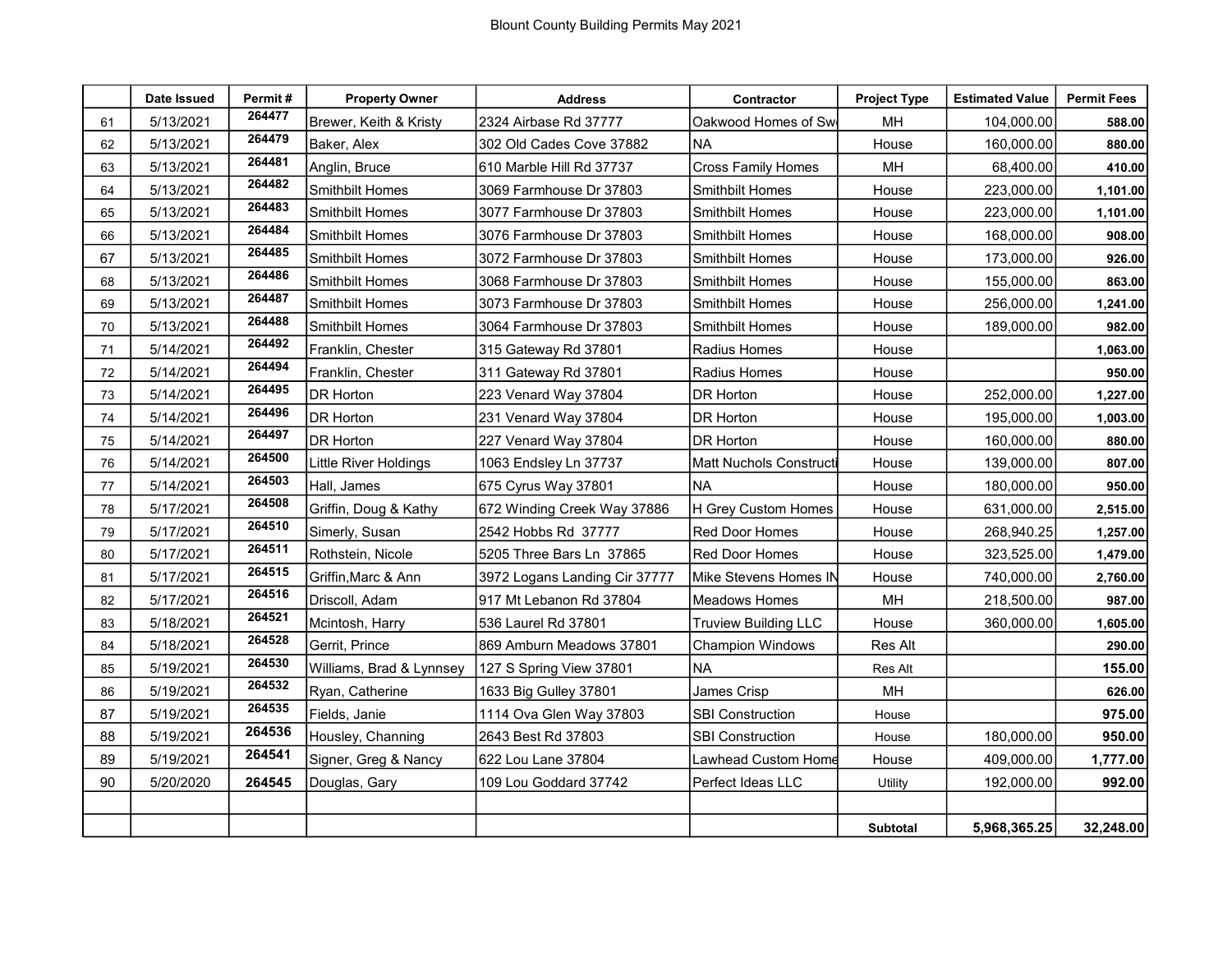|     | Date Issued | Permit# | <b>Property Owner</b>     | <b>Address</b>                                     | Contractor                   | <b>Project Type</b> | <b>Estimated Value</b> | <b>Permit Fees</b> |
|-----|-------------|---------|---------------------------|----------------------------------------------------|------------------------------|---------------------|------------------------|--------------------|
| 91  | 5/20/2021   | 264546  | McCrossen, Melissa        | 219 Bletchley Park Dr 37737                        | <b>Blount Renovations</b>    | Res Add             | 25,000.00              | 265.00             |
| 92  | 5/20/2021   | 264547  | Gregory, Caleb            | 525 CHilhowee View Rd                              | NA                           | House               | 70,000.00              | 1,020.00           |
| 93  | 5/20/2021   | 264549  | Coffey, Brad              | 3728 Freels Rd 37737                               | Carl Cunningham              | MН                  | 11,500.00              | 130.00             |
| 94  | 5/20/0201   | 264553  | Vaccaro, Rosemary         | 232 Black Powder 37886                             | <b>NA</b>                    | House               |                        | 1,570.00           |
| 95  | 5/21/2021   | 264554  | Pickington, Jeff & Stella | 318 Clover Hill Rd 37801                           | <b>Bob Hearon Builders</b>   | House               | 215,000.00             | 1,073.00           |
| 96  | 5/21/2021   | 264555  | Womack, Lawrence          | 821 Chilhowee View Rd 37803                        | C&D Contracting              | House               | 420,000.00             | 1,815.00           |
| 97  | 5/21/2021   | 264558  | Aikens, Scott & Melissa   | 527 Golden RoseDr 37803                            | <b>NA</b>                    | Pool                |                        | 100.00             |
| 98  | 5/21/2021   | 264560  | Stinnett                  | 3317 Andy Harris Rd                                | <b>Knight Construction</b>   | Utility             | 405,000.00             | 1,733.00           |
| 99  | 5/21/2021   | 264561  | Walker, Donna             | 222 Butler Mill Rd lot#1 37803                     | <b>Cleveland MH</b>          | MH                  | 35,000.00              | 215.00             |
| 100 | 5/21/2021   | 264562  | Walker, Donna             | 222 Butler Mill Rd lot#2                           | Cleveland MH                 | MH                  | 25,000.00              | 165.00             |
| 101 | 5/21/2021   | 264563  | Massy, Robert             | 625 Long Hollow Rd 37801                           | Hiller                       | Mech                |                        | 50.00              |
| 102 | 5/24/2021   | 264567  | Fell, Robert & Tonya      | 1345 Marble Hill Rd 37742                          | <b>Dirmeyer Construction</b> | House               | 220,000.00             | 1,060.00           |
| 103 | 5/24/2021   | 264571  | McCrossen, Melissa        | 219 Bletchley Park 37737                           | Lakeshore Pools Inc          | Pool                | 30,000.00              | 138.00             |
| 104 | 5/25/2021   | 264581  | Morse, Amanda & Glen      | 3408 Carpenters Grade Rd 37803 NA                  |                              | Pool                | 40,000.00              | 153.00             |
| 105 | 5/25/2021   | 264584  | Kirkland, Charles         | 1134 Thompson Bridge Rd 37801                      | M & S Mobile Home            | MH                  | 170,000.00             | 785.00             |
| 106 | 5/25/2021   | 264585  | Hodge, Nick               | 123 Kandy's Way 37801                              | <b>H&amp;H Builders</b>      | House               | 180,000.00             | 950.00             |
| 107 | 5/25/2021   | 264586  | Leatherwood, Neal         | 3115 Best Rd 37803                                 | <b>NA</b>                    | House               | 150,000.00             | 852.00             |
| 108 | 5/26/2021   | 264589  | Macarthy, Dan             | 3237 Big Springs Rd 37801                          | <b>Creative Construction</b> | MH                  | 120,000.00             | 640.00             |
| 109 | 5/26/2021   | 264591  | <b>Moses Investment</b>   | 5065 Chosin Tr 37742                               | <b>Arp Builders</b>          | House               |                        | 1,139.00           |
| 110 | 5/26/2021   | 264593  | Havey, Gary               | 949 Cloyds Church Rd 37742                         | NА                           | Utility             | 12,000.00              | 150.00             |
| 111 | 5/26/2021   | 264594  | Parton, Nikki             | 3406 Roy Ave 37804                                 | TN Valley Pool & Spas        | Pool                |                        | 312.00             |
| 112 | 5/26/2021   | 264595  | Cunningham, Steven        | 3970 Holston College 37777                         | Lucas Outdoor Design         | Utility             | 14,000.00              | 210.00             |
| 113 | 5/26/2021   | 264596  | Government USA            | 3507 Big Springs Ridge Rd 37737                    | <b>PTSI Managed Services</b> | Demo                |                        | 50.00              |
| 114 | 5/26/2021   | 264597  | Peiffer, Cheyenna         | 407 Phoebe Dr 37801                                | Baker Housing                | MH                  |                        | 340.00             |
| 115 | 5/26/2021   | 264600  |                           | Lamon & McDaniel Builders4420 Hwy 411 South 37801  | Randy Lamon                  | House               | 300,000.00             | 1,395.00           |
| 116 | 5/26/2021   | 264603  |                           | Lamon & McDaniel Builders 4418 Hwy 411 South 37801 | Randy Lamon                  | House               | 150,000.00             | 845.00             |
| 117 | 5/27/2021   | 264605  | Birchfield, Ben           | 618 France Lane 37803                              | <b>Holp Construction</b>     | <b>Res Repair</b>   | 170,828.00             | 889.00             |
| 118 | 5/27/2021   | 264606  | Hall, James               | 3235 Best Rd 37803                                 | <b>NA</b>                    | Utility             | 12,000.00              | 100.00             |
| 119 | 5/27/2021   | 264607  | Kiser, Justin             | 1204 Disco Loop Rd 37737                           | Red Door Homes               | House               | 234,000.00             | 1,109.00           |
| 120 | 5/27/2021   | 264609  | Savage, Terry             | 7790 Cedar Creek Rd 37882                          | <b>Triad Pool Scapes</b>     | Pool                | 40,000.00              | 153.00             |
| 121 | 5/27/2021   | 264610  | Jezek, Keith & Maribeth   | 1820 Sharpshin Rd 37886                            | Schmid & Rhodes Cons         | House               | 1,300,000              | 4,015.00           |
|     |             |         |                           |                                                    |                              |                     |                        |                    |
|     |             |         |                           |                                                    |                              | <b>Subtotal</b>     | 4,349,328.00           | 23,421.00          |